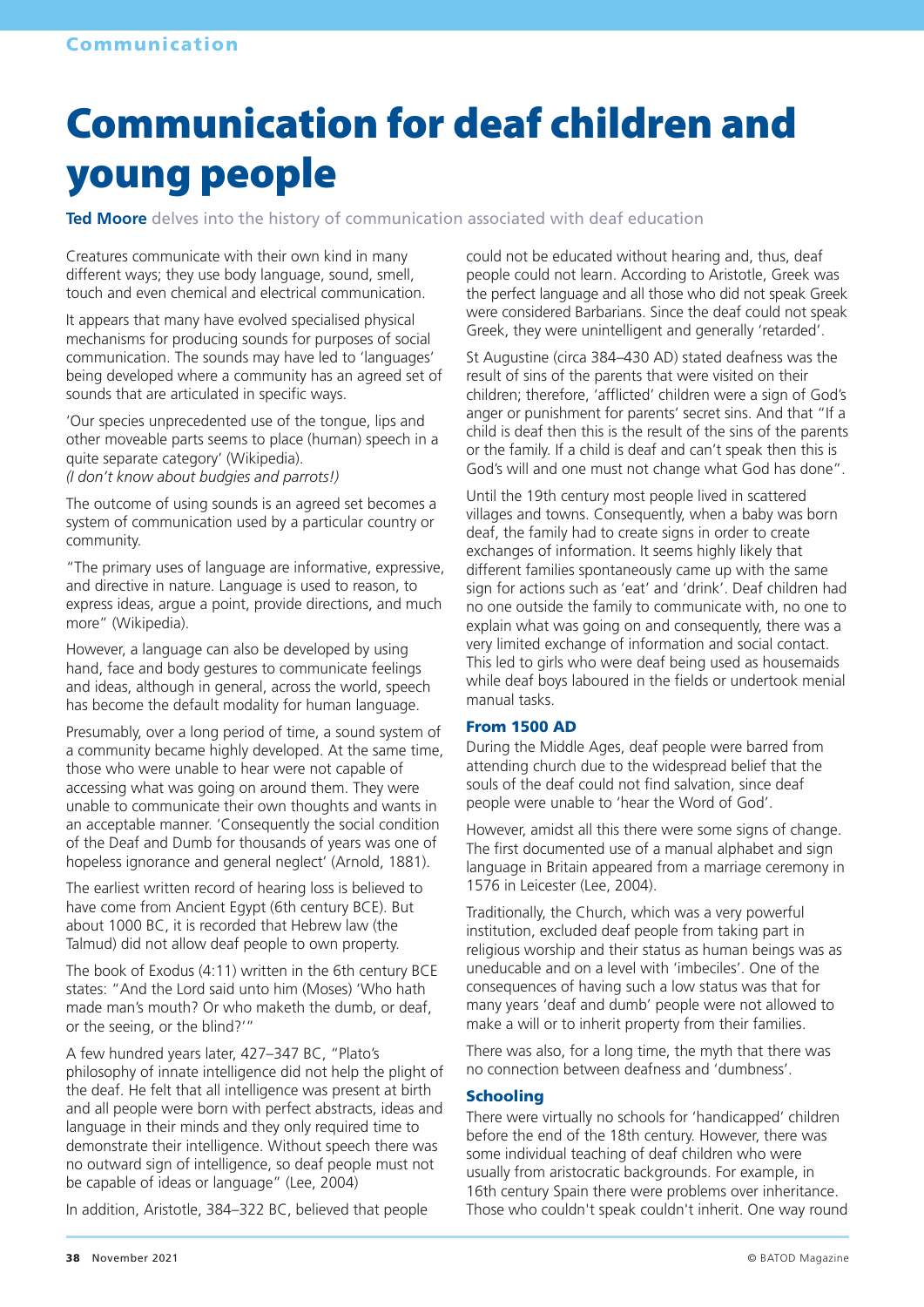this was for the rich to employ a tutor (eg Pedro Ponce de Leon [c.1520–1584]) who could teach speech to the deaf heir.

Henry Baker was the first teacher of deaf children in Britain to set up a private 'school' (his home) in about 1720.

Then Thomas Braidwood in 1760–1776 started a school for deaf children in Edinburgh. He subsequently moved his academy to Hackney (London) in 1783.

The first free school for the deaf (the third in the world) was the Royal School for Deaf children, which was founded in 1792 and known as the Asylum for the deaf and dumb children of the poor.

Perhaps amongst those who sought to help 'the deaf' there was an idea that money could be made out of opening a school for deaf children. So, between 1792 and 1850, 17 schools for the deaf were opened. In most cases British Sign Language (BSL) became an established language. The schools opened independently in different regions. There was considerable communication between the schools, and teachers often moved between schools. However, there was no central training in BSL, so a wide range of regional dialects developed. With time, the growth of towns in Britain enabled large numbers of deaf people to meet together and to form their own communities with their own language.

*Henry Baker*



*Thomas Braidwood*

In 1800 the average life expectancy was about 40 years. What was it like for deaf people/children? Think of disease, syndromes, birth difficulties, lack of food and isolation. We know very little of the deaf community prior to the opening of deaf schools. Without a community, a culture would have been hard to sustain and a language would be unstable.

One wider benefit of teaching deaf children was that some of the ingrained prejudice started to be reversed. For example, lawyers were able to argue in court that a 'deafmute' who had learnt to speak was no longer a 'deaf-mute' and should be allowed to inherit family property. Medical opinion consequently concluded that those 'deaf-mutes' who could be taught to speak represented a special type of 'deaf-mute' whose tongues

#### were not damaged!

But by the 1870's the big manual schools for the deaf in Europe and Britain were publicly scrutinised, and their work, the living conditions, the academic achievements, the calibre and training of their teachers, and their methods of instruction (manual) were found wanting (Markides, 1985). So, at the (second) International Congress for the Deaf (Milan, 1880), the representatives from all over Europe and some (five) from the USA passed the following resolutions:

- considering the incontestable superiority of speech over signs in restoring the deaf-mute to society and in giving him a more perfect knowledge of the language, the Congress declares that the oral method ought to be preferred to that of signs for the education and instruction of the deaf and dumb
- and considering that the simultaneous use of speech and signs has the disadvantage of injuring speech, lipreading and precision of ideas, declare that the pure oral method ought to be preferred.

By 1900 there were 139 schools for the deaf in the USA, 160 in France and 87 in Britain. Sign language was forbidden for all.

In fact "For over 95 years after Milan, signs were banned in schools for the deaf in Britain and sign language barely survived in the world outside school. It was kept

going by those who found 'oralism' to be of no use to them" (Lee, 2004).

#### 1900–1960s

Deaf education and deaf people in general were strongly affected by the methods of teaching, the rise in the number of schools for the deaf, the two World Wars and the 'Depression' (ie lack of employment opportunities). The introduction (1947) of partially hearing units in London and Manchester came about to provide education for those deaf children (deafness mild to severe), who through increasingly improving services could go to local schools near their home rather than boarding schools (and save the local councils' finances!)

The children and placements were affected by the improvements in technology (audiometers and hearing aids) and by advances in medical care. The Ewings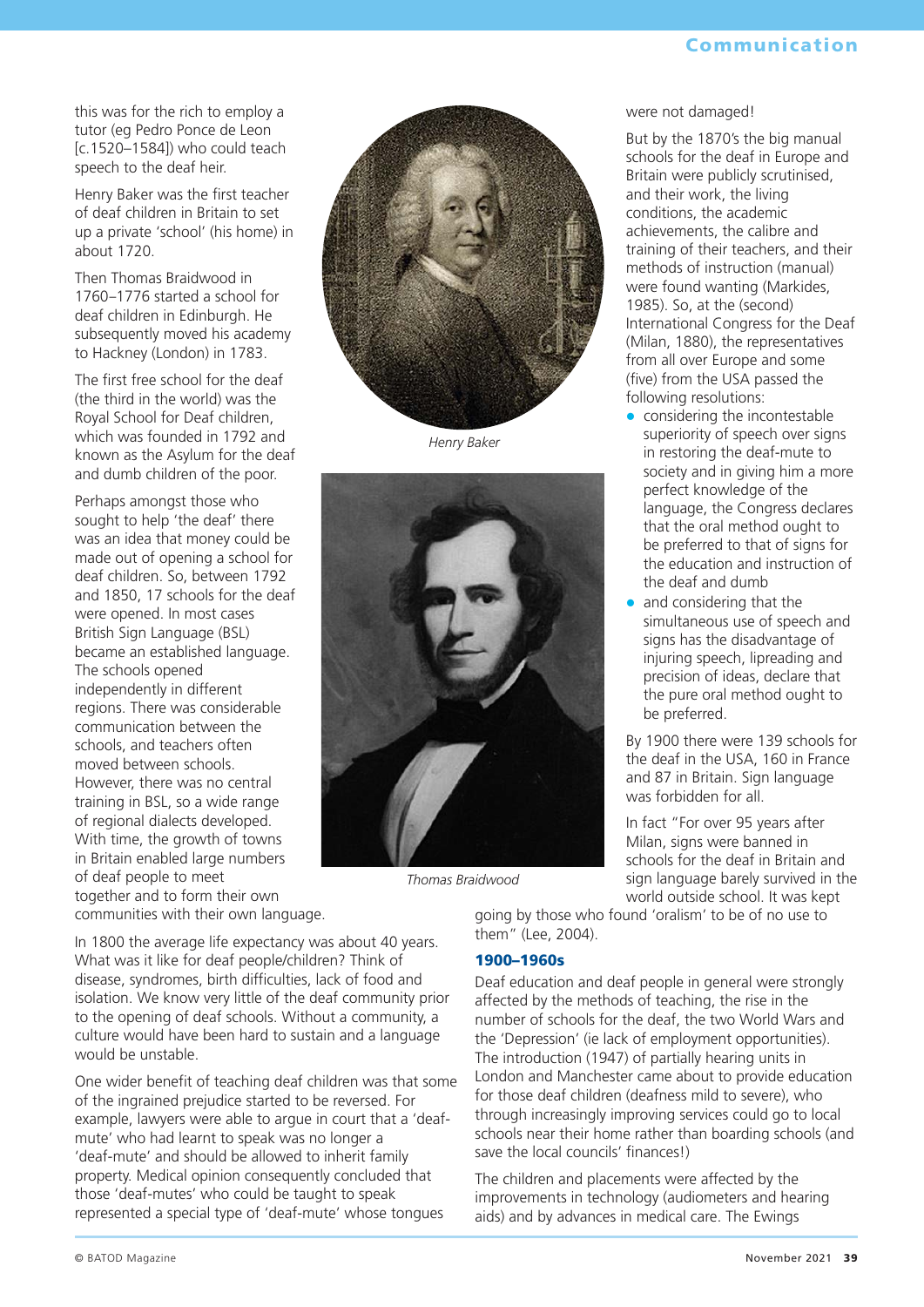

*Father van Uden*

(Alexander, Irene and Ethel) developed a very strong and influential Teacher of the Deaf (ToD) training course at Manchester University. Their teaching was based on an oral approach, with emphasis on lipreading and a gradual move towards the use of auditory methods. The use of sign continued to be frowned upon.

Technology advanced to include powerful group hearing aids, post aural hearing aids, audiometers, and overhead projectors.

Medicine advanced to include vaccinations for smallpox, rubella, meningitis, chicken pox, measles, mumps, etc.

Attitudes towards disability advanced to include more understanding of the nature of deafness and a greater tolerance of disabilities.

But gradually, especially after 1945 people began to question the feasibility of the 'oral approach' for all deaf children. There became a realisation that as the 1944 Act had stated that 'every child should receive an education suited to its age, ability and aptitude'.

Slowly, finger spelling and basic signs were used to supplement the spoken word. In the 1960s total communication (TC) was introduced to the field of deaf education. TC utilises all modalities of communication (spoken, signed, and written), as well as lipreading and gestures in the education of deaf children. Note, it wasn't until 2003 that BSL was recognised as a minority language.

Many people looked at the oral provision provided and felt that some form of sign or carefully designed oral sessions would help to clarify speech. So we got not only TC, but also:

- Cued Speech (1966 USA, 1970s England)
- Paget Gorman Signed Speech (PGSS) (1930s but used in the UK from the 1960s)
- Signing Exact English (SSE) (1970s)
- Signed English (1970s)
- Makaton (1979)

In addition, there were language development programmes (oral and written):

- The Maternal Reflective Method (the Netherlands, 1968) (Father Van Uden) and A World of Language for Deaf Children
- Auditory Verbal Therapy (1965 USA, 1999 UK)
- **•** Guidelines: English Language Course UK (1970s)

#### But what is happening now?

Positive changes: newborn hearing screening; cochlear implants; smaller, more powerful and internet-connected hearing aids; more visual presentations: TV and digital projectors.

Negatives: local authorities (LAs) underfunded for special educational needs and disability (SEND). Consequently, an insufficient number of qualified ToDs. This means that services for deaf children and young people are limited in terms of school and home visits. Very slow delivery of education health and care plans by LAs.

#### Improvements needed – my four selections

- More help for deaf children with English as an additional language (EAL); so ... more ToDs
- Better listening conditions in schools (soundproof facilities)
- Courses for ToDs to understand more or become qualified to teach those children with other SEND besides deafness – maybe, in particular, deafness and autism
- $\bullet$  More individual teaching from ToDs, which would include speech teaching (as appropriate). This would involve more qualified staff. The downside is that individual tuition means children missing lessons (if in mainstream).

Does this edition of the magazine come up with the answers?

#### Bibliography

Arnold TA (1881). *Method of Teaching the Deaf & Dumb Speech*. Lipreading & Language.

Arnold T (1891). *Education of Deaf Mutes*.

Markides A (1986). *The deaf experience.* Classics in language and education.

McLoughlin MG (1987). *A History of the Education of the Deaf in England.*

Lee, Raymond , A Beginner's Guide to Deaf History, 2004. Love, J. Kerr and Addison, W.H. Deaf Mutism, 1896.

Aristotle (circa 384–322 BC).

St Augustine (circa 384–430 AD) Wikipedia

#### Sources

*Henry Baker:*

https://en.wikipedia.org/wiki/Henry\_Baker\_(naturalist) *Thomas Briadwood:*

https://www.londonremembers.com/subjects/thomasbraidwood